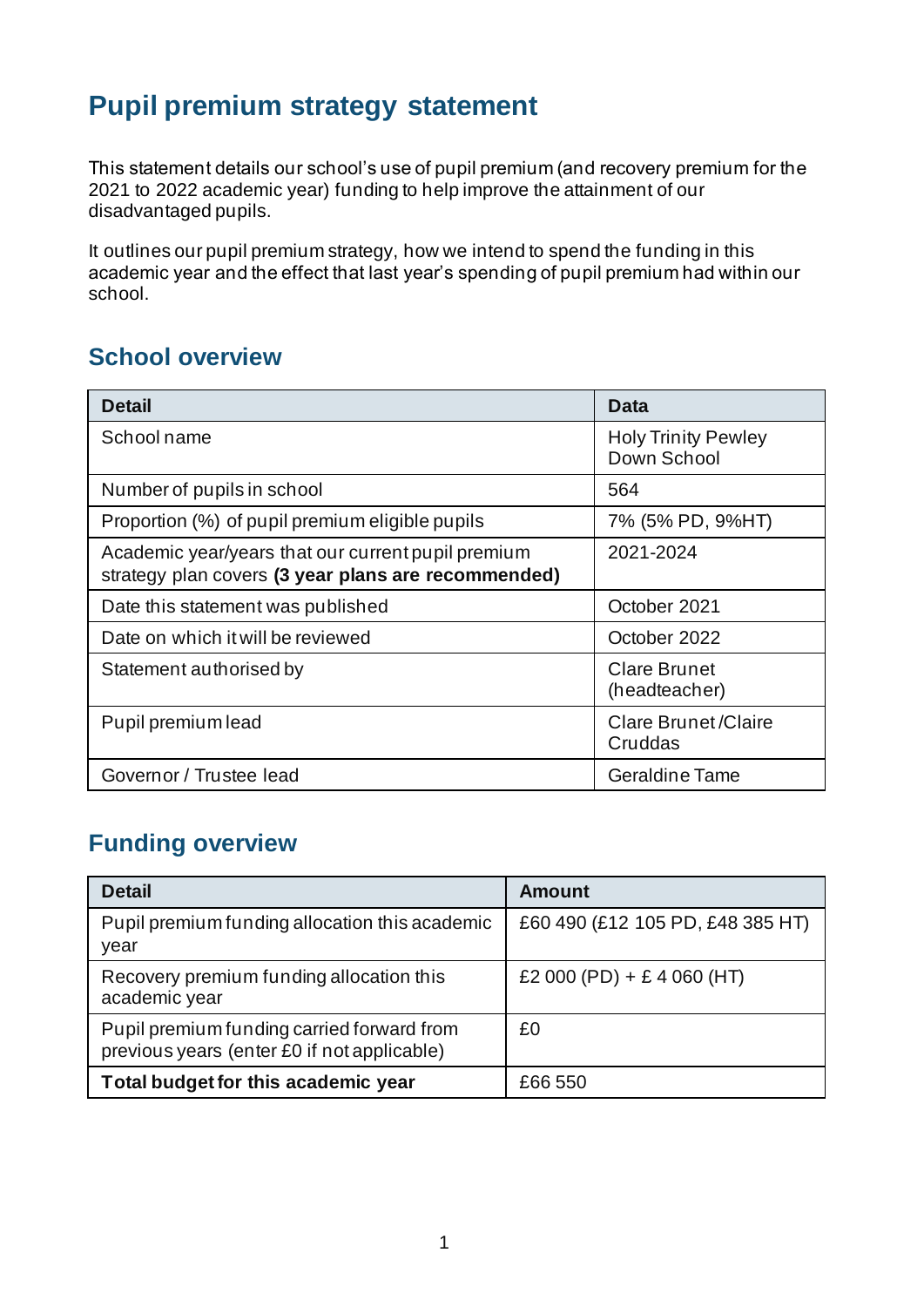# **Part A: Pupil premium strategy plan**

### **Statement of intent**

Children at HTPD in receipt of pupil premium have many diverse and individual needs. Taking a 'whole child' approach and placing our school values at the heart of our strategy, we use pupil premium to help children overcome their personal barriers to learning so that they make progress in line with their peers and are provided with opportunities to flourish.

Ensuring that children in receipt of pupil premium are prioritised for opportunities across the academic curriculum and more widely, our strategy's key principles are centred on the following areas:

- Teaching and whole school strategies to ensure that any children vulnerable to underachievement make progress in line with their peers
- Targeted approaches that respond to the assessed needs of the individual
- Wider strategies to enable children to flourish both now and into the future, raising aspirations and broadening horizons

### **Challenges**

This details the key challenges to achievement that we have identified among our disadvantaged pupils.

| <b>Challenge</b><br>number | <b>Detail of challenge</b>                                                     |
|----------------------------|--------------------------------------------------------------------------------|
|                            | Attendance                                                                     |
|                            | Home-school partnership and communication with parents and carers              |
| 3                          | Pupil wellbeing, aspirations and self-esteem                                   |
|                            | Low prior attainment and narrow life experience                                |
| 5                          | Individual challenging family circumstances, especially following the pandemic |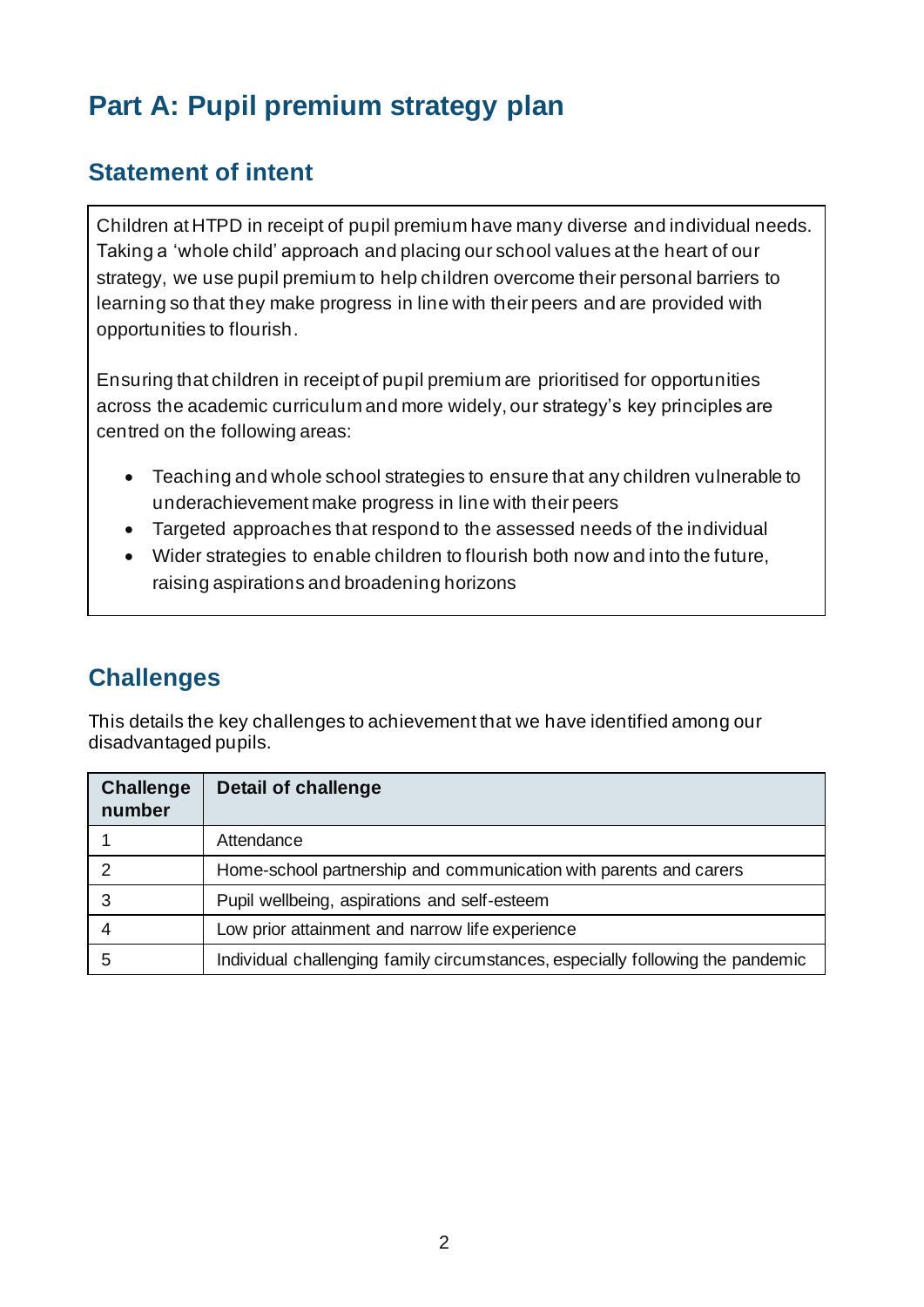### **Intended outcomes**

This explains the outcomes we are aiming for **by the end of our current strategy plan**, and how we will measure whether they have been achieved.

| Intended outcome                                                                                                                                                                                                                                          | <b>Success criteria</b>                                                                                                                                                                                                                                               |
|-----------------------------------------------------------------------------------------------------------------------------------------------------------------------------------------------------------------------------------------------------------|-----------------------------------------------------------------------------------------------------------------------------------------------------------------------------------------------------------------------------------------------------------------------|
| Raising attendance in line with peers                                                                                                                                                                                                                     | Attendance figures for the PP cohort will<br>match that of the non-PP cohort                                                                                                                                                                                          |
| Communication and support for parents and<br>carers of those in receipt of the pupil premium<br>will enable PP children to flourish, engage in<br>the wider life of the school and not miss out<br>on opportunities to belong, succeed and feel<br>valued | Children in receipt of PP take part in the<br>wider life of the school, wearing mufti on<br>non-uniform days, dressing up on special<br>topic days, joining in with clubs and trips,<br>attending residential visits, completing tasks<br>that are given as homework. |
|                                                                                                                                                                                                                                                           | Parents report satisfaction that they<br>understand their role and can carry it out<br>more effectively.                                                                                                                                                              |
|                                                                                                                                                                                                                                                           | Those families with EAL report that they feel<br>a sense of belonging, and know where to<br>find support if they need it.                                                                                                                                             |
| Pupils in receipt of PP demonstrate a sense<br>of wellbeing, a "zest for learning and a love of<br>life". They are ready to "embrace the future<br>with hope and confidence".                                                                             | Children in receipt of PP are seen to<br>demonstrate these school values. They<br>achieve well in lessons and end of year<br>assessments.                                                                                                                             |
| Pupils in receipt of PP make good progress<br>and demonstrate increasing attainment.                                                                                                                                                                      |                                                                                                                                                                                                                                                                       |
| Children with individual challenging home<br>circumstances (eg young carers, financial<br>hardship, attachment disorders, emotional<br>upheaval etc.) are supported to continue to<br>make progress in school, and overcome<br>these difficulties.        | Individual home circumstances are not a<br>barrier to children making good progress at<br>school.                                                                                                                                                                     |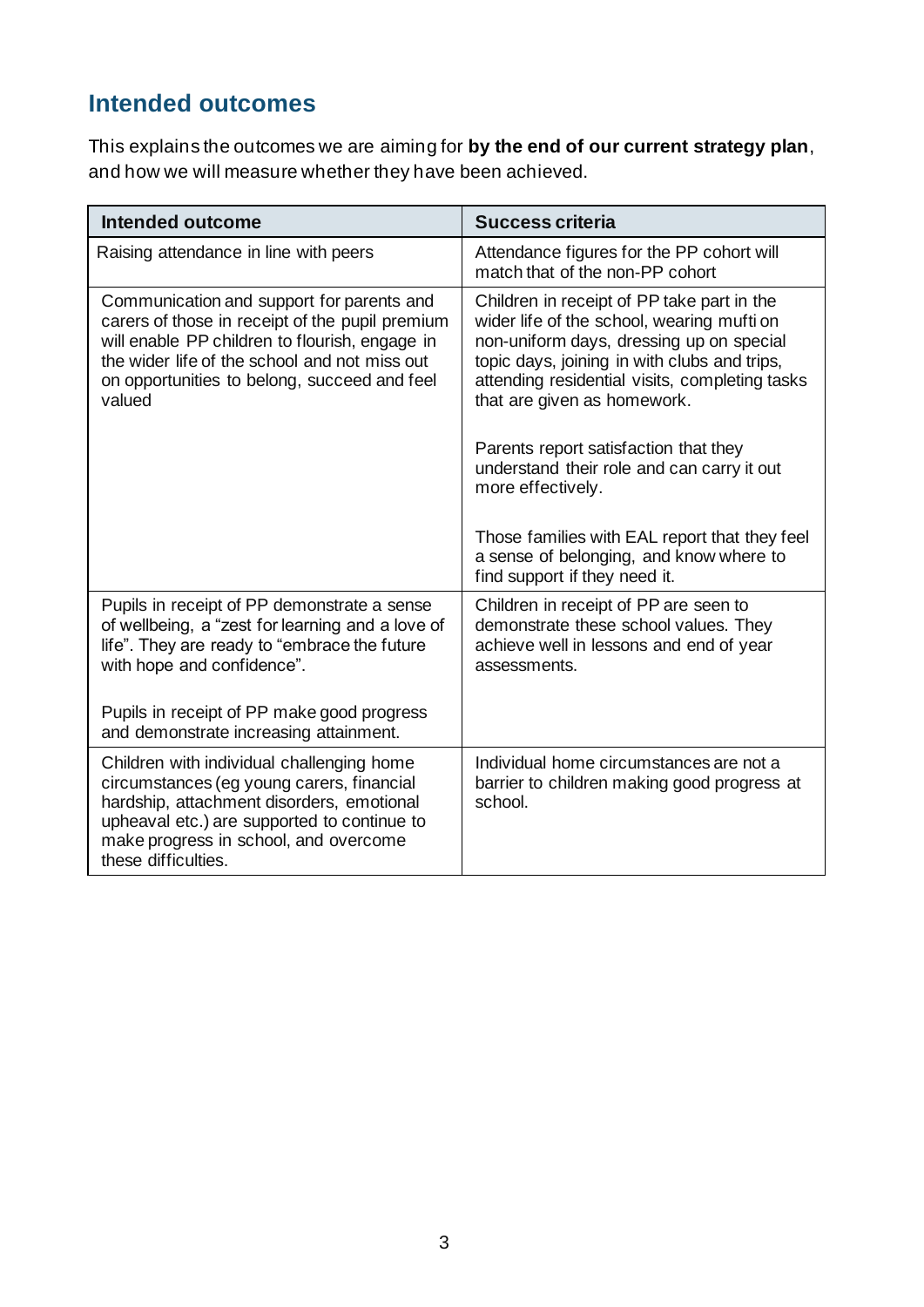### **Activity in this academic year**

This details how we intend to spend our pupil premium (and recovery premium funding) **this academic year** to address the challenges listed above.

#### **Teaching (for example, CPD, recruitment and retention)**

Budgeted cost: £30 000

| <b>Activity</b>                                                                                                                                                                                                              | <b>Evidence that supports this</b><br>approach                                                                                                          | <b>Challenge</b><br>number(s)<br>addressed |
|------------------------------------------------------------------------------------------------------------------------------------------------------------------------------------------------------------------------------|---------------------------------------------------------------------------------------------------------------------------------------------------------|--------------------------------------------|
| Introduction of new<br>phonics scheme and<br>reading strategies<br>across the school to<br>support weaker readers<br>with focus on staff CPD<br>and provision of high<br>quality resources and<br>matched decodable<br>books | <b>EEF</b> recommendation                                                                                                                               | 2,3,4                                      |
| Peer coaching for staff<br>CPD to ensure all staff<br>deliver personalised<br>provision and quality<br>first teaching                                                                                                        | EEF recommendation.<br>Quality first teaching is especially<br>significant for children from<br>disadvantaged backgrounds (Sutton<br><b>Trust 2011)</b> | 2,3,4                                      |
| Prioritise staff team<br>planning and with SLT<br>support to ensure needs<br>are met and<br>individualised learning<br>planned                                                                                               | John Hattie "Visible Learning for<br>Teachers".                                                                                                         | 2,3,4                                      |
| Termly progress<br>meetings and monitoring<br>lead by SLT and subject<br>leaders                                                                                                                                             | John Hattie "Visible Learning for<br>Teachers".                                                                                                         | 2,3,4                                      |

#### **Targeted academic support (for example, tutoring, one-to-one support structured interventions)**

Budgeted cost: £22 050

| <b>Activity</b> | Evidence that supports this<br>approach | <b>Challenge</b><br>number(s)<br>addressed |
|-----------------|-----------------------------------------|--------------------------------------------|
|                 |                                         |                                            |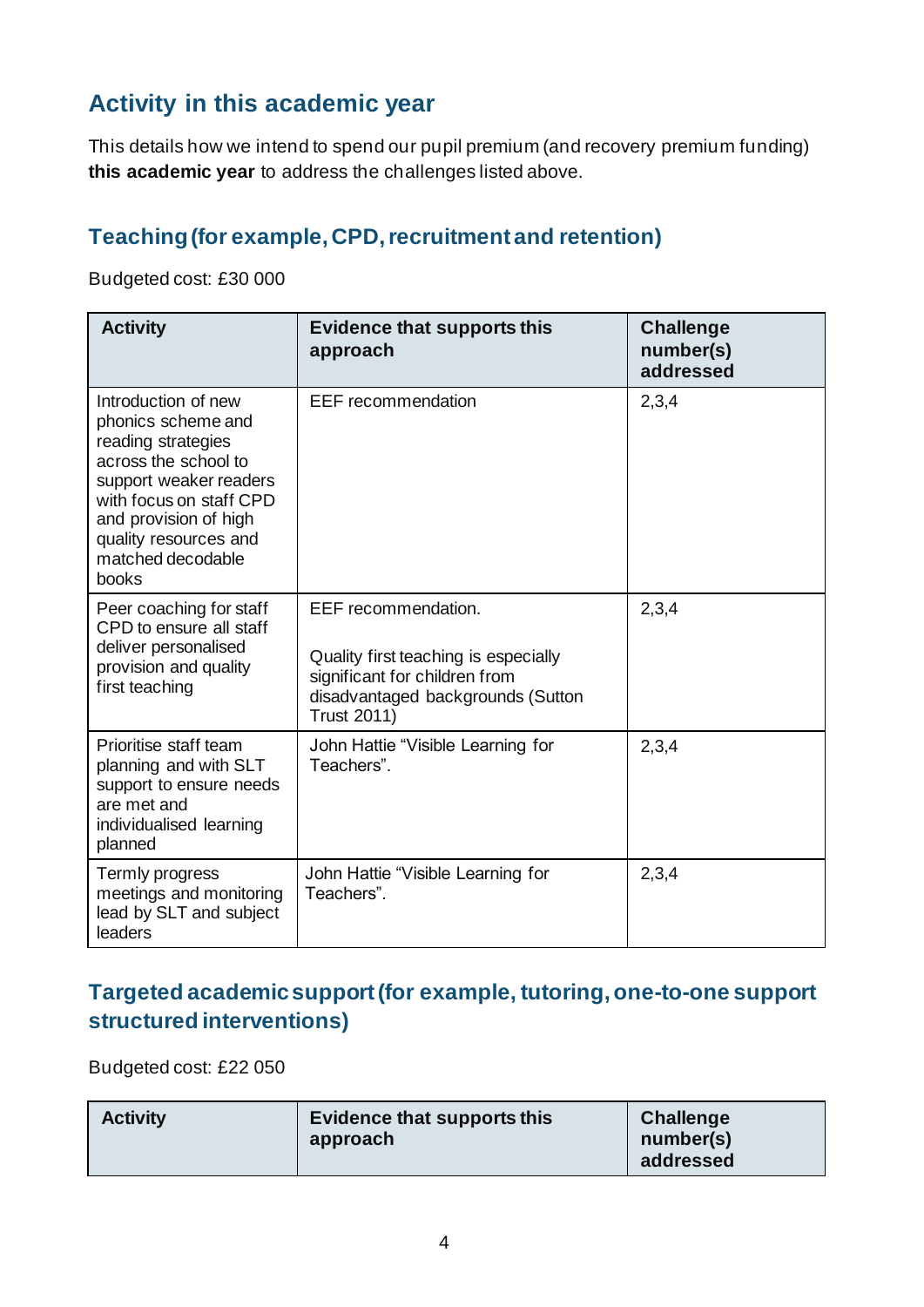| TA training in 1:1<br>reading and phonics<br>intervention                   | EEF toolkit for effective use of support<br>staff          | 2,3,4   |
|-----------------------------------------------------------------------------|------------------------------------------------------------|---------|
| Nessy Reading and<br>Spelling                                               | Evidenced based support for individual<br>readers          | 2,3,4   |
| Literacy for All<br>intervention                                            | Surrey LA recommendation                                   | 2,3,4   |
| Zones of Regulation<br>CPD and ELSA support                                 | Evidenced based whole school<br>approach with ELSA support | 1,3,4   |
| Maths mentor scheme<br>with RGS and GHS sixth<br>formers                    | Recommended by Surrey SJB maths<br>hub                     | 2,3,4   |
| Teacher-lead or TA-lead<br>intervention and catch<br>up support for reading | <b>EEF</b> research                                        | 4       |
| <b>EAL</b> support                                                          | <b>EEF</b> research                                        | 2, 3, 4 |

#### **Wider strategies (for example, related to attendance, behaviour, wellbeing)**

Budgeted cost: £14 500

| <b>Activity</b>                                                                                                                           | <b>Evidence that supports this</b><br>approach                                                                                                                    | <b>Challenge</b><br>number(s)<br>addressed |
|-------------------------------------------------------------------------------------------------------------------------------------------|-------------------------------------------------------------------------------------------------------------------------------------------------------------------|--------------------------------------------|
| Home-school link<br>worker monitoring and<br>targeting attendance                                                                         | Attendance panels and high<br>expectations for attendance shown to<br>improve attendance for individuals who<br>have previously struggled to attend<br>regularly. |                                            |
| Sport co-ordinator to<br>target provision of<br>sporting opportunities<br>for PP children<br>(competitions, clubs and<br>Change for life) | Active Surrey recommendation                                                                                                                                      | 1, 3, 5                                    |
| <b>ELSA</b> sessions to boost<br>wellbeing                                                                                                | <b>ELSA</b> evaluation reports                                                                                                                                    | 1, 3, 5                                    |
| Outdoor learning expert<br>mentoring and leading<br>small groups                                                                          | "Learning outside the classroom" Ofsted<br>2008                                                                                                                   | 3, 5                                       |

#### **Total budgeted cost: £ 66 550**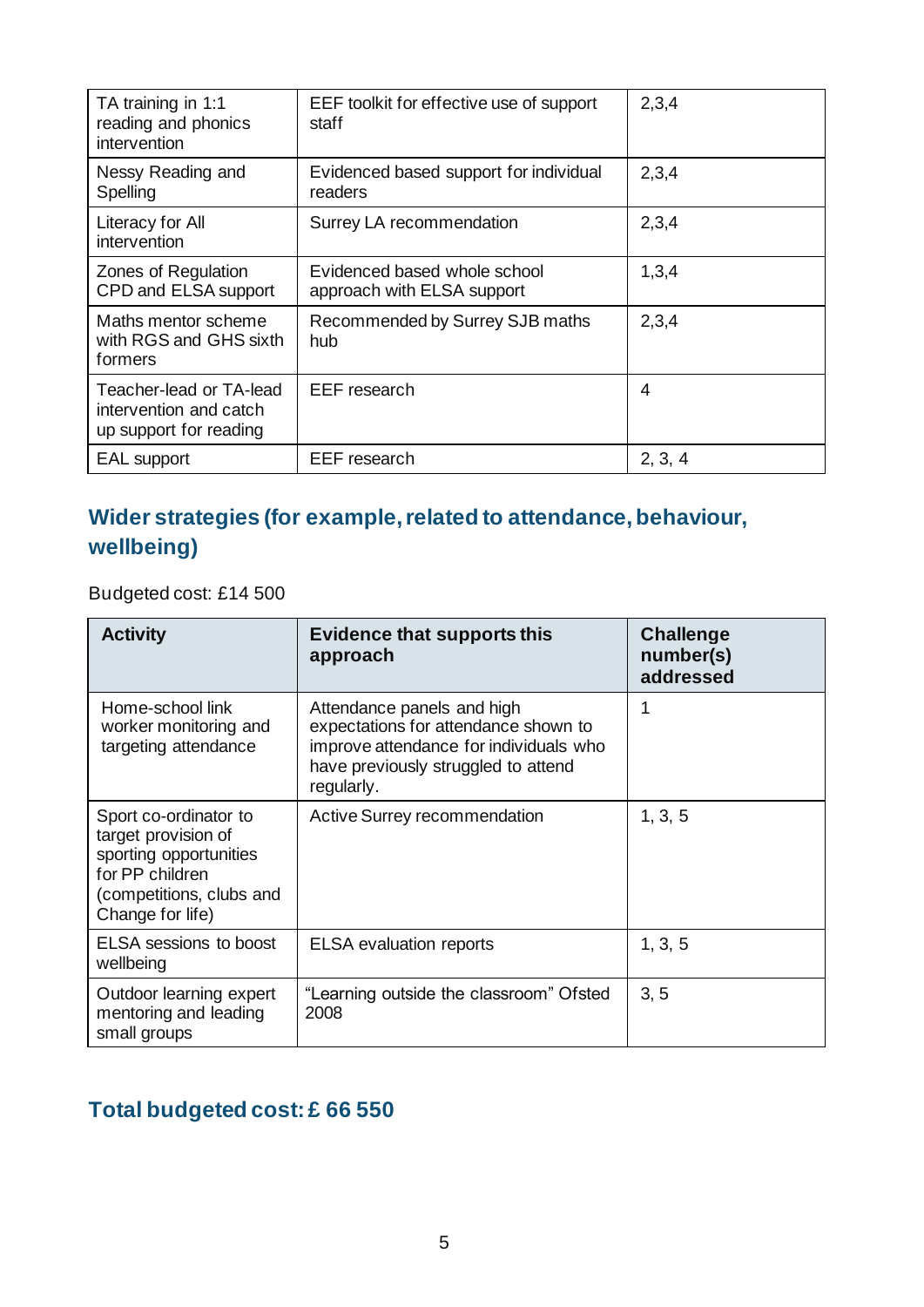## **Part B: Review of outcomes in the previous academic year**

#### **Pupil premium strategy outcomes**

This details the impact that our pupil premium activity had on pupils in the 2020 to 2021 academic year.

Children in receipt of pupil premium made good progress in line with their peers during 2020-21, when measuring attainment using NFER standardised tests at the end of the academic year. The gap between them and their non-PP peers did not generally widen. As a group, however, those in receipt of PP are on average lower attaining.

Children moving on to secondary school are well prepared for their onward education, with all children in the PP group, "embracing the future with hope and confidence". Visits to our local secondary schools enable us to find out how well these individuals have settled in, and conversations with secondary colleagues ensure effective transition.

Many of the children in the PP group attended school throughout the periods of lockdown, benefiting from small group sizes and individualised provision. Those that stayed at home were provided with extra sessions and a bespoke curriculum with individualised resources, reading material, and HSLW support.

All the children in receipt of PP took part in wider opportunities and reported a strong sense of wellbeing and enjoyment in belonging to HTPD. Parents and carers described feeling positive about their children's academic and wider successes. They each developed socially, and emotionally, and grew in self confidence.

Individual children supported by our HSLW and ELSA were seen to have improved attendance and a greater sense of wellbeing.